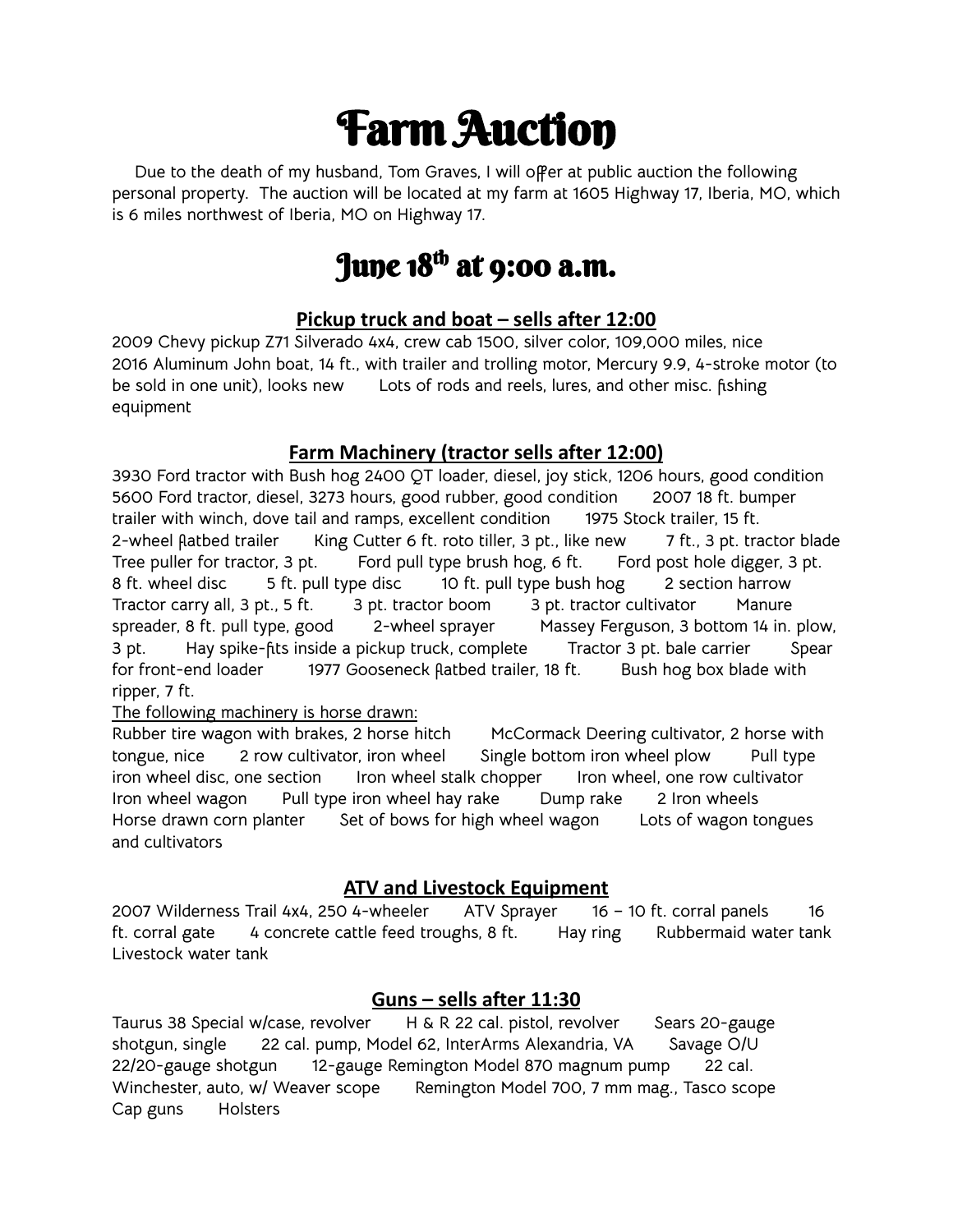#### **Tools and Shop Items**

**Craftsman 10" bandsaw DeWalt radial arm saw Delco 16" scroll saw Victor acetylene torch with tanks Walker-Turner 12" bandsaw Craftsman joiners Several chain hoists Work bench w/ 5" vice 12-ton pipe bender ¾" socket set, complete Broad ax Drill press, belt driven Milwaukee chop saw Lots of log chains Many hand tools and shop items Crowbars Many electric tools Craftsman socket set Craftsman 12" planer Stihl O18C chainsaw Stihl FS76 weed trimmer Stihl 45 weed trimmer King 10 gal. sandblaster on wheels Lincoln 225 welder, many accessories Hobart 175 wire welder Shop vac Many tool boxes Echo tree saw – 6 ft. Hand grass seeder Old planes Old carpenter tools Craftsman 10" table saw Small wood lathe and many tools Delta drill press on stand Delta belt sander**

#### **Blacksmith and Horse Tack**

**Lot of blacksmith tongs Forge with blower Blacksmith cone 32" Large anvil 125 lb. Large lot of hammers Nice lot of tools Blacksmith measuring wheel Tire roller for steel wheel buggy Swage block Small anvil Several saddles, including: Old high-back saddle, Tucker 16" mule saddle, Hereford fox collar 15" show saddle Misc. single and double trees Set of mule harness w/ 18" collar Large lot of assorted spurs Large lot of assorted bits (some aluminum) Large lot of riding bridles Many harness accessories Champion Model D leather splitter 2" Old leather splitter 31-20 Singer leather stitcher treadle on electric 10" arm Horse clock Lot of misc. hand leather tools Saddle vice Lots of collars Double spring seat for old wagon Misc. hames and harnesses Singer 17 arm leather machine 29K60, nice Artisan leather stitching machine toro 3000, heavy duty Old rope maker**

#### **Antiques and Miscellaneous**

**Fuel tank w/ 12 volt for pickup truck Old molasses mill Cauffman iron seat Portable gas pump Fish trap Large fish basket 2500 Honda portable generator Lots of gas cans Shallow well pump Walter A. Wood iron set Lot of well pulleys Many lanterns Lot of cow bells Large pea scale Small pea scale 2 Hog oilers Collection of calf weaners Several well buckets 16-foot Louisville extension ladder, aluminum Propane heater Ornate yard gate, complete, nice Tires and wheels Many iron seats Clarksville sausage grinder Milk can Lot of old bottles Small corn grinder Lots of wire Pipe Girl's bike Iron butcher kettle with stand Flat belts and many belts Lumber Snow sled Baskets Coal bucket Old trunk Sad irons Chicken coop Wash boards Shoe lasses Iron skillets David White transit set Pitch pump Very old wagon light Cast iron organizer Singer sewing machine Fish fryer Maytag wringer washer Scaffolding, complete set 2 garden plows Aluminum dog box Lots of scrap iron 20' aluminum extension ladder Cement mixer Many other items too numerous to mention**

**Auctioneer's Note: Due to the large number of items in this sale, we will be running two rings most of the day. Tom was a good man, and he took good care of his possessions. Don't miss this sale! See you Saturday! ~***Don~*